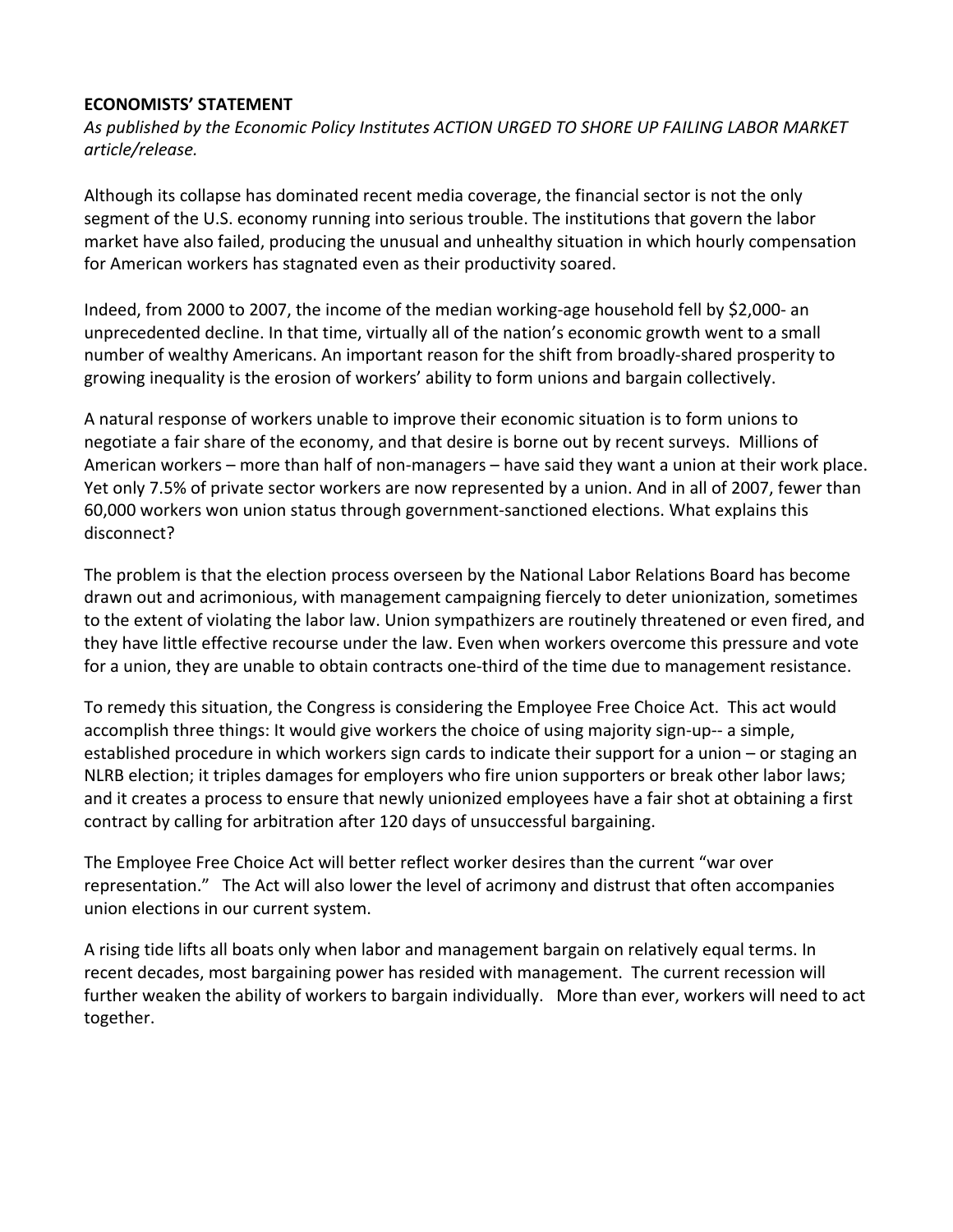The Employee Free Choice Act is not a panacea, but it would restore some balance to our labor markets. As economists, we believe this is a critically important step in rebuilding our economy and strengthening our democracy by enhancing the voice of working people in the workplace.

## **ENDORSERS OF ECONOMISTS' STATEMENT (with bios)**

- **Henry J. Aaron** is Senior Fellow in Economic Studies, The Bruce and Virginia MacLaury Chair, with the Brookings Institution. A noted health care expert, he focuses on the reform of health care financing; public systems such as Medicare and Medicaid; Social Security; and tax and budget policy. Aaron is currently the Chairman of the Board of Directors, National Academy of Social Insurance (since 1997) and was President, Association for Public Policy and Management, in 1998‐99.
- **Katharine G. Abraham** is Professor of Survey Methodology and Affiliate Professor of Economics with the Joint Program for Survey Methodology at the University of Maryland, and was Commissioner of the Bureau of Labor Statistics for two four‐year terms, from 1993 through 2001. Her research interests include the study of the labor market and economic measurement. She is co‐author of the book *Job Security in America: Lessons from Germany*, co‐editor of the book *New Developments in the Labor Market: Toward a New Institutional Paradigm*, and contributor of numerous articles to professional journals and edited collections. She is a Fellow of the American Statistical Association and has testified frequently before Congress.
- **Phillipe Aghion** is Robert C. Waggoner Professor of Economics at Harvard University. His main research work is on economic growth, where he is one of the world's great experts on the so‐called Schumpeterian paradigm of economic growth, summarized in his joint book with Peter Howitt entitled *Endogenous Growth Theory*. Aghion is also an expert on productivity growth and the business cycle. He has held positions at MIT, the French CNRS, the University of Oxford, and University College London. In 2001 he received the Yrjo Jahnsson Award of the European Economic Association. In 1999 he received the Prix de la Revue Francaise d'Economie.
- **Eileen Appelbaum** joined Rutgers University as Professor and Director of the Center for Women and Work in March 2002. She was promoted to Professor II July 2006. Formerly she was Research Director at the Economic Policy Institute in Washington, D.C. and Professor of Economics at Temple University.
- **Kenneth J. Arrow** is currently the Joan Kenney Professor of Economics and Professor of Operations Research, Emeritus at Stanford University. He is also a founding member of the Pontifical Academy of Social Sciences. He won the Nobel Prize in Economics jointly with John Hicks in 1972. He is considered as one of the founders of modern neo-classical economic theory. His impact on the economics profession has been tremendous. For more than fifty years he has been one of the most listened-to of all practicing economists. His most significant works are his contributions to social choice theory, notably "Arrow's impossibility theorem," and his work on general equilibrium analysis. He has also provided foundational work in many other areas of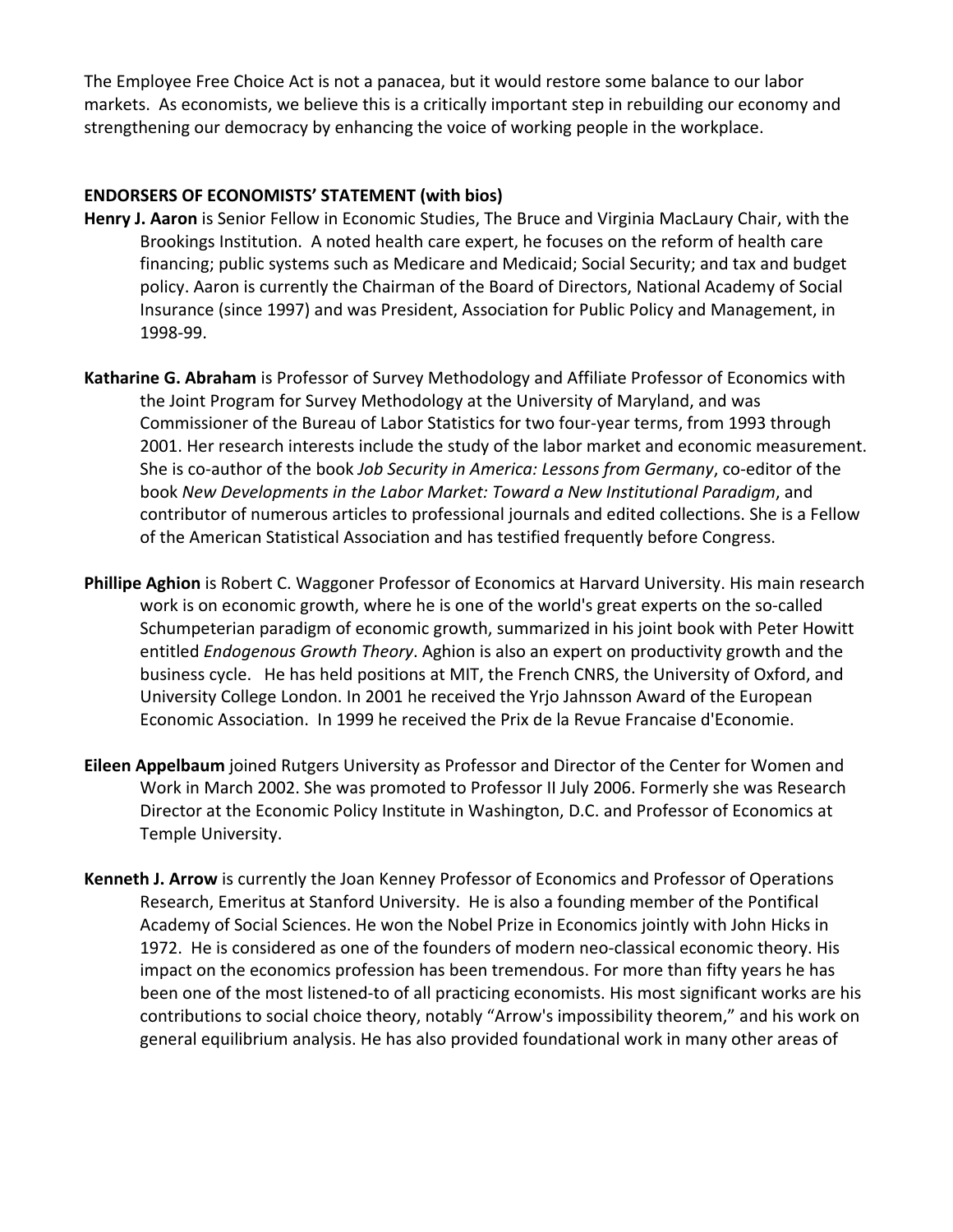economics, including endogenous growth theory and the economics of information.

- **Dean Baker** is co‐director of the Center for Economic and Policy Research. He previously was a senior economist at the Economic Policy Institute and an assistant professor of economics at Bucknell University. His blog, *Beat the Press,* features commentary on economic reporting. He received his Ph.D in economics from the University of Michigan.
- **Jagdish Bhagwati** is University Professor at Columbia University and Senior Fellow in International Economics at the Council on Foreign Relations. He has been Economic Policy Adviser to Arthur Dunkel, Director General of GATT (1991‐93), Special Adviser to the United Nations on Globalization, and External Adviser to the World Trade Organization. He has served on the Expert Group appointed by the Director General of the WTO on the Future of the WTO and the Advisory Committee to Secretary General Kofi Annan on the NEPAD process in Africa, and was also a member of the Eminent Persons Group under the chairmanship of President Fernando Henrique Cardoso on the future of UNCTAD. Five volumes of his scientific writings and two of his public policy essays have been published by MIT press.
- **Rebecca M. Blank** is the Robert S. Kerr Senior Fellow at the Brookings Institution. Prior to coming to Brookings, she was dean of the Gerald R. Ford School of Public Policy at the University of Michigan and co‐director of the National Poverty Center. She served as a Member of the President's Council of Economic Advisers, from 1997‐1999.
- **Joseph R. Blasi** is a professor at Rutgers University's School of Management and Labor Relations, where he studies employee stock ownership, broad-based stock options, management stock ownership, employment involvement, and corporate governance. He is a member of the Institute for Advanced Study in Princeton, New Jersey, where he is a Mellon Foundation Fellow**.**
- **Alan S. Blinder** has been on the Princeton faculty since 1971, taking time off from January 1993 through January 1996 for service in the U.S. government—first as a member of President Clinton's original Council of Economic Advisers, and then as Vice Chairman of the Board of Governors of the Federal Reserve System. In addition to his academic writings and his best‐selling introductory textbook, he has written many newspaper and magazine columns and op-eds and, in recent years, has presented a monthly television commentary on PBS's *Nightly Business Report*. Dr. Blinder is a past president of the Eastern Economic Association, and past vice president of the American Economic Association.
- **William A. "Sandy" Darity, Jr.,** Cary C. Boshamer Professor of Economics and adjunct faculty in Sociology at the University of North Carolina (UNC) at Chapel Hill. He also serves as Research Professor of Public Policy Studies, African and African American Studies and Economics at Duke University. He is a Past President of the National Economic Association and the Southern Economic Association. He also has been named Editor‐in‐Chief of Macmillan Reference's new edition of the *International Encyclopedia of the Social Sciences*.
- **Brad Delong** is a professor of economics at the University of California at Berkeley, chair of the Political Economy of Industrial Societies major, and a research associate of the National Bureau of Economic Research. He also served in the U.S. government as Deputy Assistant Secretary of the Treasury for Economic Policy from 1993 to 1995. He worked on the Clinton Administration's 1993 budget, on the Uruguay Round of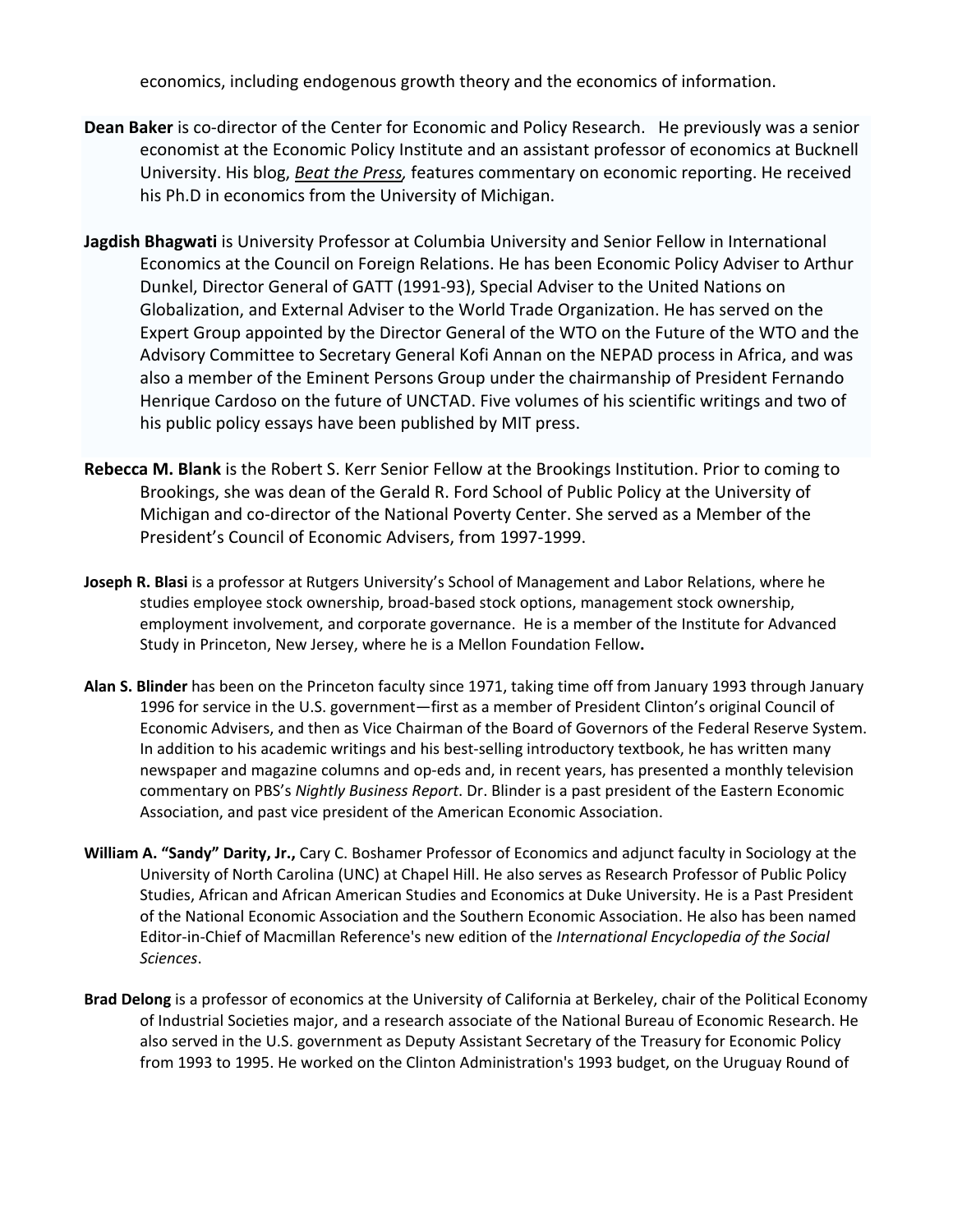the General Agreement on Tariffs and Trade, on the North American Free Trade Agreement, on macroeconomic policy, and on the unsuccessful health care reform effort.

- **John DiNardo** is Professor of Economics and Public Policy at the University of Michigan. His research focuses on applied econometrics, labor economics, health economics, political science and econometrics. Most recently his work has focused on assessing the importance of unions using financial market data, immigrant and native‐born wage distributions, and the impact of immigrant inflows on the native‐born. His publications include four chapters in J. Johnston and John DiNardo, *Econometric Methods*, Fourth Edition (1996). Professor DiNardo previously was on the faculty at the University of California, Irvine.
- **Henry Farber** is the Hughes‐Rogers Professor of Economics and a Research Associate of the Industrial Relations Section at Princeton University. Farber is a Research Associate of the National Bureau of Economic Research and a Fellow of the Econometric Society and the Society of Labor Economists. Before joining the Princeton faculty in 1991, Farber was Professor of Economics at the Massachusetts Institute of Technology (1977‐91). He has also been a Fellow at the Center for Advanced Studies in the Behavioral Sciences (1983‐84, 1989‐90) and a Visiting Scholar at the Russell Sage Foundation (2002‐2003). He joined IZA as a Research Fellow in April 2006.
- **Robert Frank** is H. J. Louis Professor of Management and Professor of Economics, Johnson Graduate School of Management, Cornell University. He is a monthly contributor to the "Economic Scene" column in *The New York Times*. Until 2001, he was the Goldwin Smith Professor of Economics, Ethics, and Public Policy in Cornell's College of Arts and Sciences. He has also served as a Peace Corps volunteer in rural Nepal, chief economist for the Civil Aeronautics Board, fellow at the Center for Advanced Study in the Behavioral Sciences, and was Professor of American Civilization at l'Ecole des Hautes Etudes en Sciences Sociales in Paris.
- **Richard B. Freeman** holds the Herbert Ascherman Chair in Economics at Harvard University. He is currently serving as Faculty Director of the Labor and Worklife Program at the Harvard Law School. He is also director of the Labor Studies Program at the National Bureau of Economic Research, Senior Research Fellow in Labour Markets at the London School of Economics' Centre for Economic Performance, and visiting professor at the London School of Economics. Professor Freeman is a Fellow of the American Academy of Arts and Sciences and of Sigma Xi and Fellow of the American Association for the Advancement of Science. In 2006 he was awarded the Jacob Mincer Prize for his contribution to labor economics; in 2007 he won the IZA Prize for labor economics; in 2009 he was inducted as Fellow in the Employment and Labor Relations Association.
- **James K. Galbraith is Lloyd M. Bentsen, Jr., Chair in Government/Business Relations and Professor of Government at the LBJ School of Public Affairs, University of Texas at Austin.** Jamie Galbraith is a Senior Scholar of the Levy Economics Institute and Chair of the Board of Economists for Peace and Security, a global professional network. He writes a column for *Mother Jones* and occasional commentary in many other publications, including *The Texas Observer*, *The American Prospect*, and *The Nation.* Galbraith served in several positions on the staff of the U.S.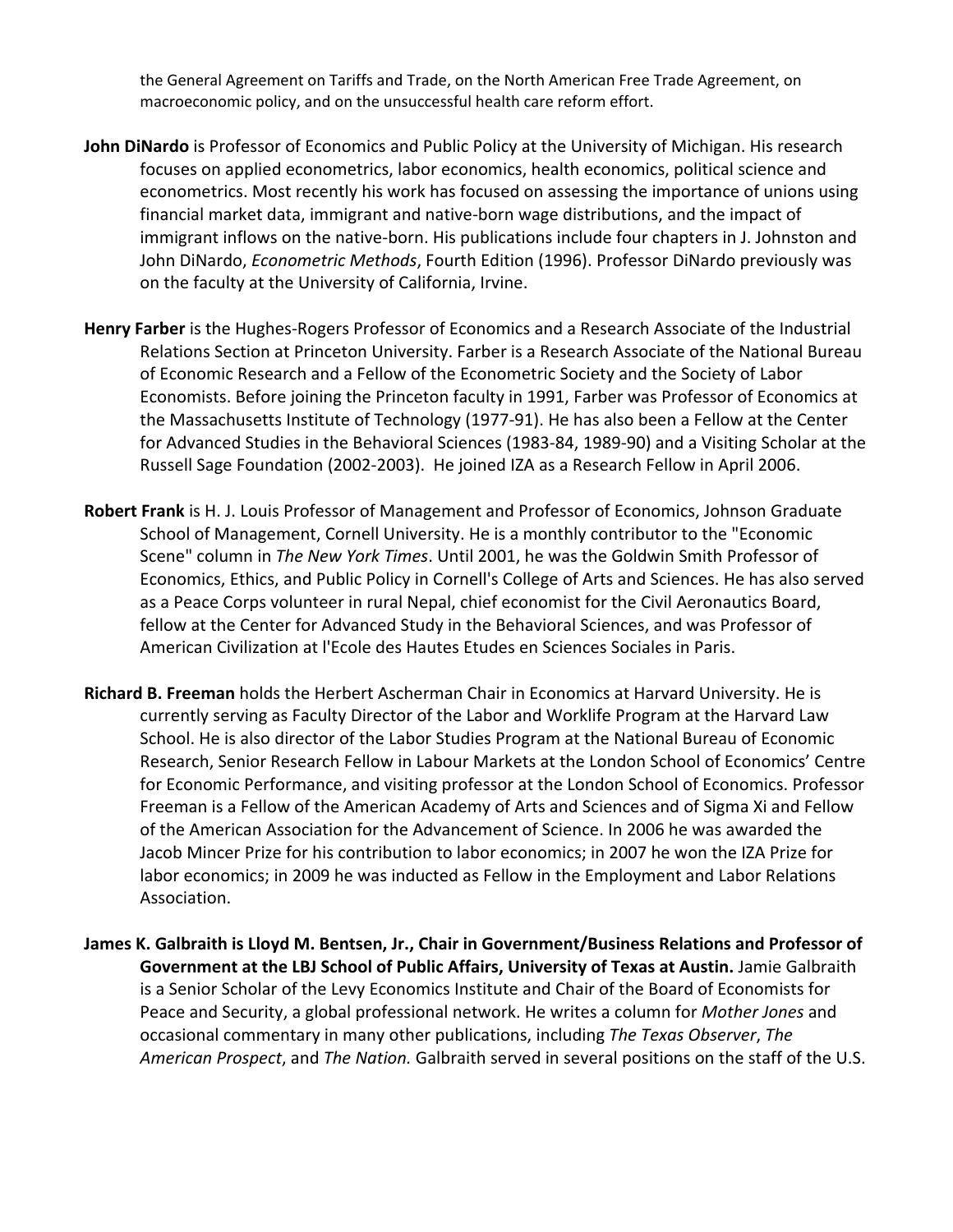Congress, including Executive Director of the Joint Economic Committee. He directs the University of Texas Inequality Project, an informal research group based at the LBJ School.

- **Robert J. Gordon** is Stanley G. Harris Professor in the Social Sciences and Professor of Economics at Northwestern University. He is one of the world's leading experts on inflation, unemployment, and productivity growth. His recent research includes work on the rise and fall of the New Economy, the U.S. productivity growth revival, and the recent stalling of European productivity growth. He is a research associate at the National Bureau of Economic Research (NBER), a research fellow of the Centre for Economic Policy Research in London, a Guggenheim Fellow, a fellow of the American Academy of Arts and Sciences, and a fellow of the Econometric Society.
- **Heidi Hartmann** is the President of the Washington‐based Institute for Women's Policy Research, a scientific research organization that she founded in 1987 to meet the need for women‐ centered, policy‐oriented research. She is also a Research Professor at The George Washington University. She lectures widely on women, economics, and public policy, frequently testifies before the U.S. Congress, and is often cited as an authority in various media outlets.
- **Lawrence F. Katz** is the Elisabeth Allison Professor of Economics at Harvard University and a Research Associate of the National Bureau of Economic Research. His research focuses on issues in labor economics and the economics of social problems. He is the author (with Claudia Goldin) of *The Race between Education and Technology* (Harvard University Press, 2008), a history of U.S. economic inequality and the roles of technological change and of the pace of educational advance in affecting the wage structure. Professor Katz has been editor of the *Quarterly Journal of Economics* since 1991 and served as the Chief Economist of the U.S. Department of Labor for 1993 and 1994. He has been elected a fellow of the American Academy of Arts and Sciences, the Econometric Society, and the Society of Labor Economists.
- **Robert Z. Lawrence** is Albert L. Williams Professor of International Trade and Investment, a Senior Fellow at the Institute for International Economics, and a Research Associate at the National Bureau of Economic Research. He served as a member of the President's Council of Economic Advisers from 1998 to 2000. He has also been a Senior Fellow at the Brookings Institution. His research focuses on trade policy. Lawrence has served on the advisory boards of the Congressional Budget Office, the Overseas Development Council, and the Presidential Commission on United States‐Pacific Trade and Investment Policy.
- **David S. Lee** is Professor of Economics and Public Affairs at Princeton University, a research associate of the National Bureau of Economic Research and an associate editor of *Review of Economics and Statistics*, *American Economic Journal* and *Journal of Business and Economic Statistics*. He is also the foreign editor of the *Review of Economic Studies*. Lee has received the John T. Dunlop Outstanding Scholar Award from the Labor and Employment Relations Association in 2007 and the Albert Rees Prize from Princeton University in 2005.
- **Frank Levy** joined the Massachusetts Institute of Technology's faculty in 1992, and previously taught for ten years each at the University of California at Berkeley and the University of Maryland at College Park. He has also been a Senior Research Associate at the Urban Institute. For the last 10 years, his research has focused on the ways that computer technology and offshoring are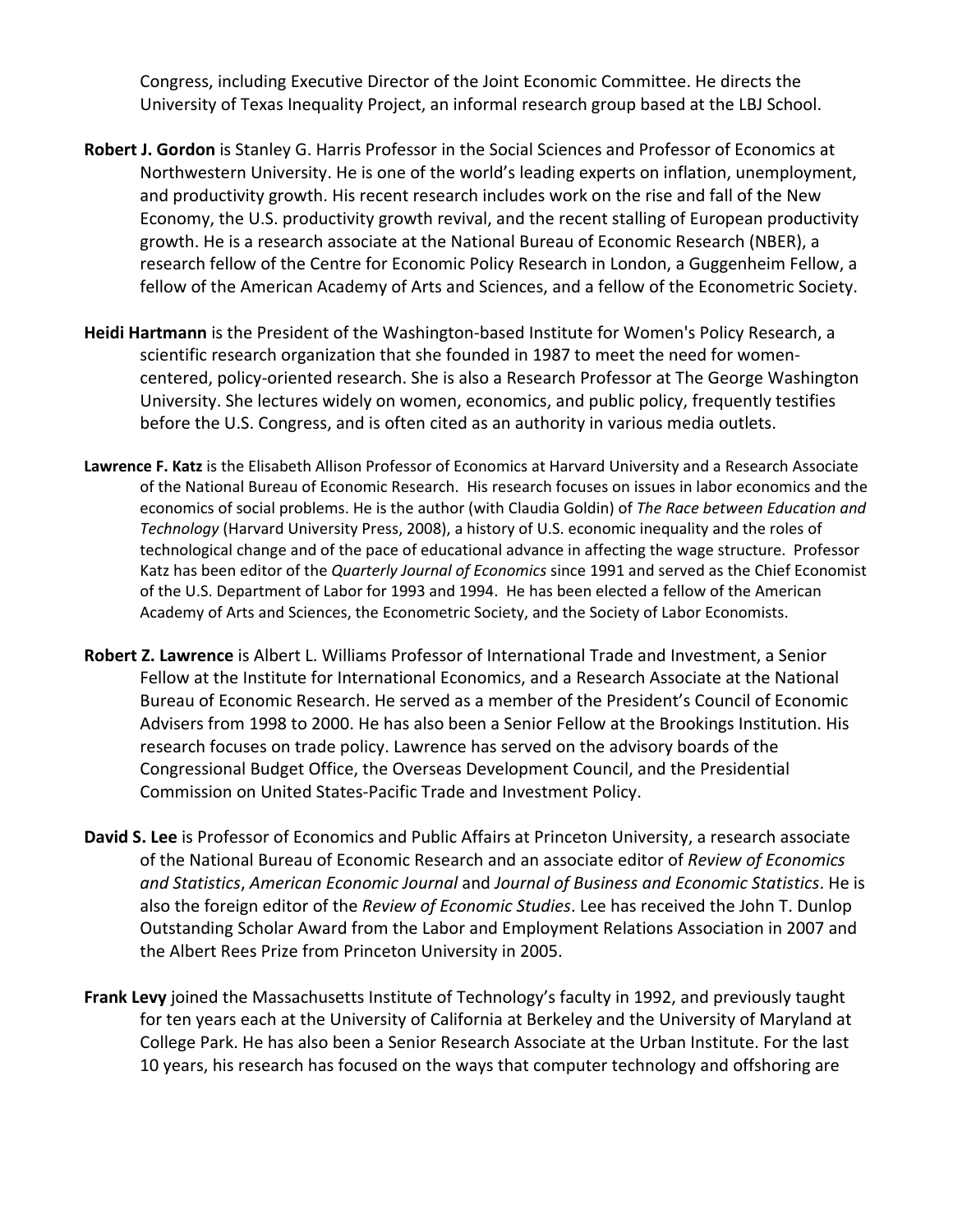reshaping opportunities in the labor market. He has also done research on U.S. income inequality and living standards and the economics of education.

- **Lisa M. Lynch** is Dean and Professor of Economics at the Heller School for Social Policy and Management, Brandeis University. From 1995‐1997 she was the Chief Economist at the U.S. Department of Labor and she has been a faculty member at Tufts University, MIT, The Ohio State University, and the University of Bristol. She is currently Chair of the Board of Directors of the Boston Federal Reserve Bank, member of the Governor's Council of Economic Advisors for the Commonwealth of Massachusetts, and a member of the executive board of the Labor and Employment Relations Association. She is also a Research Associate at the National Bureau of Economic Research, the Economic Policy Institute, and IZA in Bonn, Germany.
- **Ray Marshall** has served in two presidential administrations. He was President Carter's Secretary of Labor and worked for President Clinton as a member of both the National Skills Standard Board and the Advisory Commission on Labor Development. He has taught at the LBJ School of Public Affairs and served as President for the International Labor Rights Fund.
- **Lawrence Mishel** became president of the Economic Policy Institute in 2002, having joined the institute as its first director of research in 1987. As EPI's research director, and then as vice president and now president, he has played a significant role in building EPI's research capabilities and reputation. He is principal author of a major research volume, *The State of Working America*, published every even‐numbered year since 1988, which provides a comprehensive overview of the U.S. labor market and living standards.
- **Robert Pollin** is Professor of Economics and founding Co‐Director of the Political Economy Research Institute (PERI) at the University of Massachusetts, Amherst. His research centers on macroeconomics, conditions for low‐wage workers in the U.S. and globally, the analysis of financial markets, and the economics of building a clean-energy economy in the U.S. He has worked with the United Nations Development Programme, the United Nations Economic Commission on Africa, the Joint Economic Committee of the U.S. Congress and as a member of the Capital Formation Subcouncil of the U.S. Competiveness Policy Council.
- **William M. Rodgers, III,** is Professor and chief economist at the Heldrich Center. In spring 2006, he joined the graduate faculty at Rutgers University's School of Management and Labor Relations. He is also a senior research affiliate of the National Poverty Center, University of Michigan. Prior to coming to Rutgers, he served as chief economist at the U.S. Department of Labor from 2000‐2001. He was also the Frances L. and Edwin L. Cummings Professor of Economics at the College of William and Mary. Most recently, he was elected to the National Academy of Social Insurance.
- **Dani Rodrik** is professor of international political economy at the John F. Kennedy School of Government, Harvard University, and teaches in the School's MPA/ID Program. He has published widely in the areas of international economics, economic development, and political economy. He is affiliated with the National Bureau of Economic Research, Centre for Economic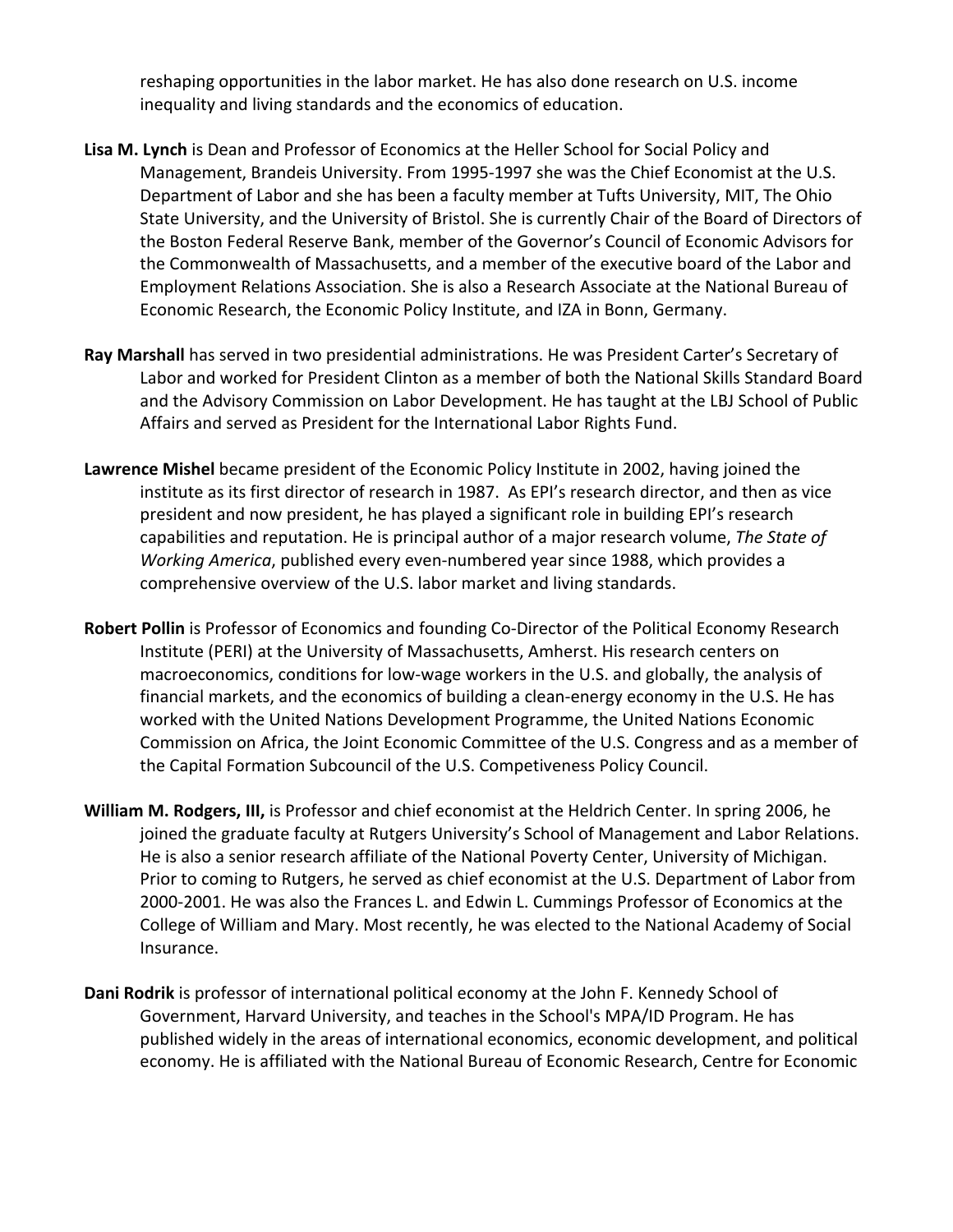Policy Research (London), Center for Global Development, Peterson Institute for International Economics, and Council on Foreign Relations. He was awarded the inaugural Albert O. Hirschman Prize of the Social Science Research Council in 2007. He has also received the Leontief Award for Advancing the Frontiers of Economic Thought, and an honorary doctorate from the University of Antwerp.

- **Jeffrey D. Sachs** is the Director of The Earth Institute, Quetelet Professor of Sustainable Development, and Professor of Health Policy and Management at Columbia University. He is also Special Advisor to United Nations Secretary‐General Ban Ki‐moon. From 2002 to 2006, he was Director of the United Nations Millennium Project and Special Advisor to U.N. Secretary‐General Kofi Annan on the Millennium Development Goals, the internationally agreed goals to reduce extreme poverty, disease, and hunger by the year 2015. Sachs is also President and Co‐Founder of Millennium Promise Alliance, a nonprofit organization aimed at ending extreme global poverty.
- **Robert Solow** is Professor Emeritus at the Massachusetts Institute of Technology. He was awarded the 1987 Nobel Memorial Prize in economics for contributing to what is still the standard method of analyzing the mechanics of economic growth, and for exhibiting the importance of research and technological innovation in improving economic productivity. In 1961, he received the John Bates Clark Award, given to the best economists under age 40. In 2000, he was awarded the National Medal of Science. Mr. Solow also served on the staff of President John F. Kennedy's Council of Economic Advisors and was president of the American Economic Association in 1979. He published numerous articles in the most salient journals of economics as well as several books. Since 2000, Solow has been a Foundation Fellow at the Russell Sage Foundation where his current focus is a comparative study of low-wage work in the U.S. and Europe.
- **William Spriggs** is Chair of the Department and Professor of Economics at Howard University in Washington, D.C. Spriggs was a senior fellow at the Economic Policy Institute in 2004 and Executive Director of the National Urban League's Institute for Opportunity and Equality. During the Clinton Administration he worked in various agencies: he led the staff of the National Commission for Employment Policy, and worked at the Department of Commerce and at the Small Business Administration. He has served as a senior economist for the Joint Economic Committee of the U.S. Congress. He is a past‐President of the National Economic Association the professional organization of Black economists. He is a senior fellow with the Community Service Society of New York, and the Chair of the Healthcare Trust for UAW Retirees of the Ford Motor Company.
- **Peter Temin** is a widely cited economist and economic historian, currently Elisha Gray II Professor of Economics at the Massachusetts Institute of Technology and former head of the Economics Department. Beginning in the 1960s and early 1970s he published on American economic history in the 19th century, including *The Jacksonian Economy* and *Casual Factors in American Economic Growth in the Nineteenth Century*, as well as *Reckoning with Slavery*, which was an examination of the slave economy and its effects.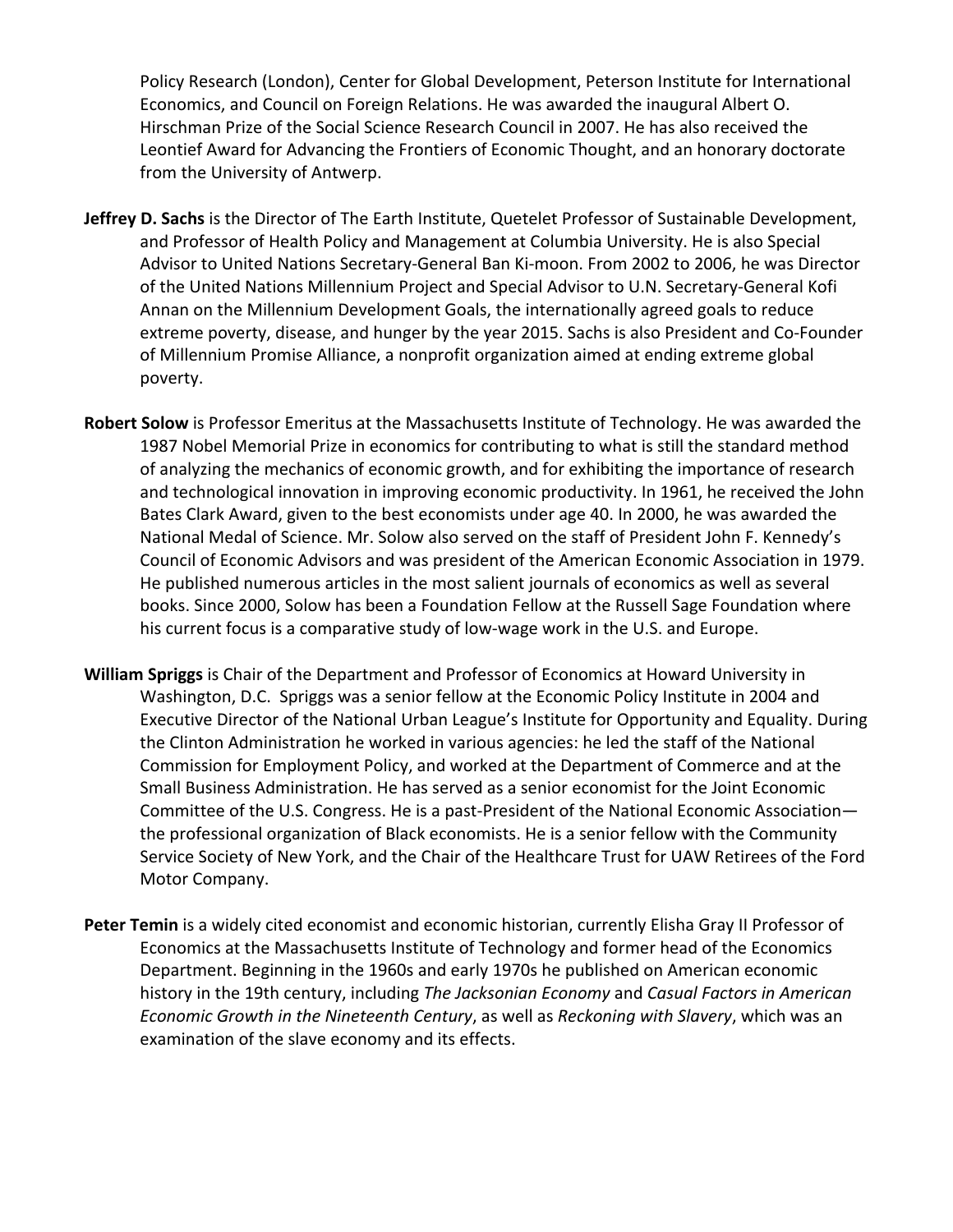- **Mark Thoma** is a member of the Economics Department at the University of Oregon. He joined the UO faculty in 1987 and served as head of the Economics Department for five years. His research examines the effects that changes in monetary policy have on inflation, output, unemployment, interest rates and other macroeconomic variables with a focus on asymmetries in the response of these variables to policy changes, and on changes in the relationship between policy and the economy over time. He has also conducted research in other areas such as the relationship between the political party in power, and macroeconomic outcomes and using macroeconomic tools to predict transportation flows.
- **Lester C. Thurow** has been a professor of management and economics at MIT for more than 40 years. He was dean of the MIT Sloan School of Management from 1987 until 1993. He taught at Harvard from 1966 to 1968 after a term as a staff economist on President Lyndon Johnson's Council of Economic Advisers. He is the author of numerous bestsellers on economic topics. He has served on the Editorial Board of the *New York Times*, as a contributing editor for *Newsweek*, and as a member of *Time* magazine's Board of Economists. He is a fellow of the American Academy of Arts and Sciences and served as vice president of the American Economics Association in 1993.
- **Laura Tyson** is the S.K. and Angela Chan Professor of Global Management at the Haas School of Business, University of California, Berkeley. She is a member of President Barack Obama's Economic Recovery Advisory Board (PERAB) and a Senior Adviser at the Center for American Progress. She was previously Dean of the London Business School (January 2002 – December 2006) and Dean of the Walter A. Haas School of Business, University of California, Berkeley (July 1998 – December 2001). In 1995 – 1996 she was National Economic Adviser to the President and Chairman of the National Economic Council. From 1993 to 1995 she was the Chairman of the White House Council of Economic Advisers. she serves on the boards of many organizations, including New America Foundation and The Brookings Institution.
- **Paula Voos** is director of credit programs and professor at Rutgers University's School of Labor and Employment Relations. Dr. Voos conducts research regarding the public policy implications of changing labor markets and collective bargaining arrangements. She edited *Contemporary Collective Bargaining: In the Private Sector*, IRRA, 1994, and *Unions and Economic Competitiveness*, M.E. Sharpe, 1992 (with Lawrence Mishel). She has also published numerous scholarly studies of labor law, employee involvement, and the economics of collective bargaining. She is past President of the Industrial Relations Research Association.
- **David Weil** is a Research Fellow at the Taubman Center for State and Local Government and Associate Professor of Economics at Boston University School of Management. He is also co‐director with Archon Fung and Mary Graham (both of the Taubman Center) with the Transparency Policy Project at the Taubman Center, which examines the use of information disclosure as a regulatory tool. Weil's research spans the areas of labor market policy, industrial and labor relations, and regulatory policy. He has served as an advisor to the U.S. Department of Labor, the Occupational Safety and Health Administration, and other government agencies, and as an advisor to labor unions and numerous labor/management initiatives.